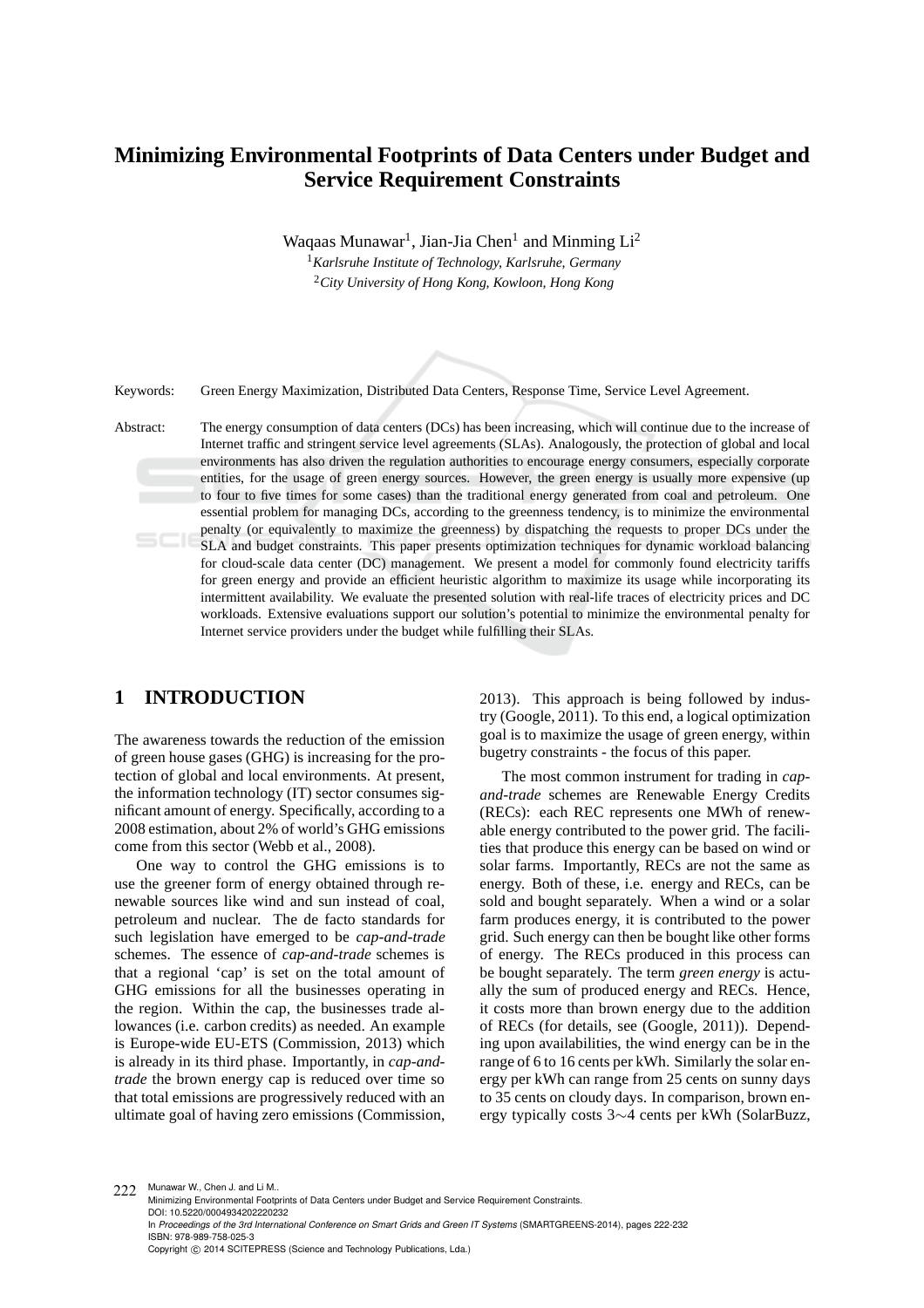#### 2013).

Data centers (DCs), being the biggest users of electricity in the IT sector (Paul Ontellini, 2011), have a significant environmental impact. One essential problem for managing DCs, according to the greenness tendency, is to minimize the environmental penalty by dispatching the requests to proper DCs under the service level agreements (SLAs) and budget constraints. There have been several results in the literature, e.g., (Zhang et al., 2011), (Shah et al., 2008), (Rao et al., 2010), (Le et al., 2010a), (Qureshi et al., 2009). Most of these researches ((Zhang et al., 2011), (Shah et al., 2008), (Rao et al., 2010), (Qureshi et al., 2009)) focus on the satisfying the average response time whereas actual SLAs often demand percentile guarantees. In (Le et al., 2010a), the percentile guarantees of SLAs are considered under the setting that the brown energy consumption is capped for each DC, whereas, a cap per enterprise is a more realistic model as discussed previously. In (Zhang et al., 2012), the authors consider the effect of DCs' demand on market prices of electricity. Detailed discussion about the related work follows in Section 8.

**Our Contribution:** This paper focuses on the minimization of the environmental footprint of DCs under the budget constraint and the generalized SLAs, including percentile and average response time guarantees. We present a software optimization strategy to dynamically dispatch the incoming requests from the central hub of an Internet service provider (such as Google or iTunes) to the distributed DCs. This optimization problem is multifaceted by considering many important aspects in such a setting, explained in detail in Section 2. In our approach, we divide the problem into subproblems to be solved individually by each DC and by the central dispatching hub. We present a practical solution that encompasses all the energy-consuming components in a DC. That includes the energy consumption from the infrastructure for networking, computation, and cooling devices. Our solution is flexible enough to be applicable to DCs consisting of heterogeneous servers as well as able to accommodate different SLAs. We evaluate this with real-world workload traces from Wikipedia (Urdaneta et al., 2009) and varying electricity prices from different regions in USA obtained from NYISO (NYISO, 2013). We show that this optimization problem can be effectively and efficiently solved with our greedy algorithm by relaxing the budget constraint and can be easily adopted in data centers.

## **2 BACKGROUND**

This section presents the important aspects in achieving greenness in DCs.

**Varying Price of Electricity.** The price of both green and brown electricity vary temporally and geographically. Also, the variance in energy used for the requests, i.e., the active energy component, is a significant fraction of the total energy (Qureshi et al., 2009). Hence, an appropriate service placement can result in significant gains.

**Multiple Services with Different SLAs.** DCs are expected to offer more than one service to more than one client, under different SLAs and with different pricing. Majority of the previous work has focused on a single DC providing a single service. The impact of multiple SLAs and multiple services being offered by a group DCs has often not been considered.

**Session-based Services.** In the case of session-based services offered by DCs, not all requests can be arbitrarily routed to any DC. The requests belonging to one session must either be served by the same DC, or context transfer be quantified.

**Communication Latency due to Geographical Distance.** The geographical distance between the DCs and the front end causes additional delay in serving the routed requests (Qureshi et al., 2009). The effect of this delay on SLA should be considered when distributing requests.

**Energy Cost of Sleep-wake Transitions.** Putting a server in a DC to sleep or bringing it back for executing is not free in terms of energy consumption. Sleep-wake transitions incur additional energy costs that need to be catered when deciding to route the incoming load. By selecting a server that is already in operation, extra overhead caused by the transition can be saved.

**Energy Consumption of Infrastructure.** DCs do not only consist of servers. There are also other noncomputing devices as well like networking switches, routers, cooling devices and lighting. The average energy consumed by these devices is almost the same as the energy consumption of processors (typical PUE=1.9 (Stansberry and Kudritzki, 2012)). These devices contribute substantially toward the environmental footprint of a data center and their effect must be considered.

**Energy Sources and Caps.** There are three basic sources of energy in each DC: (i) green energy harvested through the local resources (like a local wind farm), (ii) green energy bought in form of carbon credits and (iii) brown energy. Many DCs nowadays include some local facilities to produce green energy, e.g., (Apple Inc., 2012), (Upson, 2007). The energy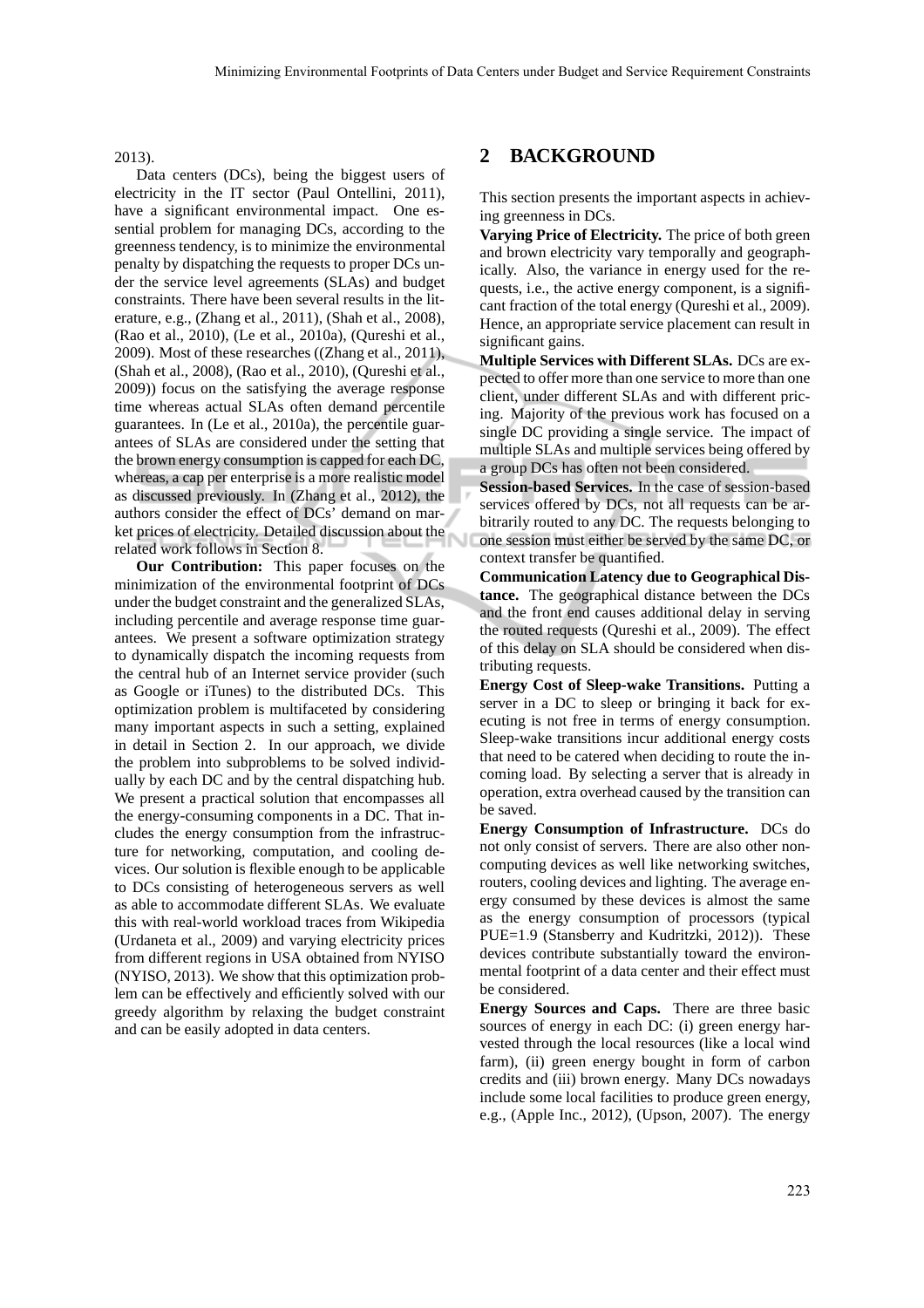produced by the local facilities is audited and converted to carbon credits (NC-RETS, 2013) which can be used just as other credits bought at local market. The price for these credits has to be paid in the form of initial expenditure on the renewable energy facility. Local wind or solar farm can produce limited supply of green energy and its maximum production cannot exceed its rated output. This can be considered as a limit on availability.

## **3 SYSTEM MODEL**

In this section we formalize the system model and discuss how we handle the the challenges discussed previously (Section 2).

We consider a network of *N* DCs as shown in Fig 1. A central dispatcher receives all the requests and dispatches them to the *N* DCs according to a *to-bedesigned* dynamic load balancing strategy. The data centers share a common operational budget for a *budgeting period* (e.g. a month). The budgeting period is divided into smaller *control periods* (e.g. an hour). The network of data centers collaboratively provides the total required service  $\Lambda_b$  (the request rate) in a control period *b*.

**Energy Sources.** We consider that each DC has *Z* different energy sources to choose from. These can be different forms of green or brown energy sources. The cost to buy a unit (\$ per kWh) from the *j th* energy source in DC *i* during control period *b* is  $C_{b,i,j}$ . We assume that  $C_{b,i,j}$  is time varying. Importantly, fixedcost energy contracts are just a special case of this more general setting. DCs with local green energy production facilities have to bear the initial investment and continuous management costs for such facilities. These costs, amortized over time, can be considered as the price of green energy.

When one unit of energy (kWh) is purchased from the  $j<sup>th</sup>$  energy source in DC *i*, the associated penalty is defined as  $\phi_{i,j}$ . In general, green energy sources have none, while brown energy source has a positive penalty.

The availability of renewable energy and carbon credits in the market depends on the weather conditions and the cap set by the legislation authorities. Availability affects the price of energy and the cap enforces an upper limit. We assume the  $j<sup>th</sup>$  energy source in all DCs is limited to maximum usage of *L<sup>j</sup>* in the current budgeting period.

**Service Level Agreements.** DCs offer multiple services to multiple clients under different SLAs. This factor can be incorporated by dividing each DC into smaller cells to cover all the services that should be



Figure 1: Arch. overview of a network of *N* data centers with a typical route for a request and its reply.

provided through the DCs. Each cell is considered as an individual DC. However, it is not that each DC cover all the services, due to the following reasons: (1) The overhead for maintaining the coherence of the states is larger than the performance gains (Le et al., 2010b). (2) Not all clients are geographically suitably located to be served by some of the DCs because the communication latency is correlated to the geographical distance (Qureshi et al., 2009). Therefore the clients can be statically assigned to a subset of DCs. Please note that SLAs that we consider are only within the premises of service providers. Our SLA can be combined with Internet QoS approaches to extend the guarantees all the way to the users' sites (Zhao et al., 2000). *For the rest of this paper, we only present how to deal with one SLA for the simplicity of presentation.*

**Session-based Services.** Incoming requests from the clients are distributed by a central dispatcher. We assume that once a request has been routed, the reply comes directly from the corresponding DC. If it is a session-based service, all the further correspondence is directly with the DC where the first request in the session was assigned to. We assume that the front end is not part of the routing process after the initial decision hence does not cause any additional latency.

**DC Configuration Table.** Every DC requires some energy as an input to provide some service as output. The required energy consumption depends upon the service requirements as well as the hardware and infrastructure configurations of the DC. This behavior can be captured in a table for energy requirement versus the maximum service (in terms of the request rate) in a DC under the specified SLA.

We consider DCs with discretized service levels, and each level has its required energy consumption in a control period. Every DC has up to *M* different energy usage levels (configurations) to choose from. Each energy consumption level corresponds to a particular maximum satisfiable service requirement. A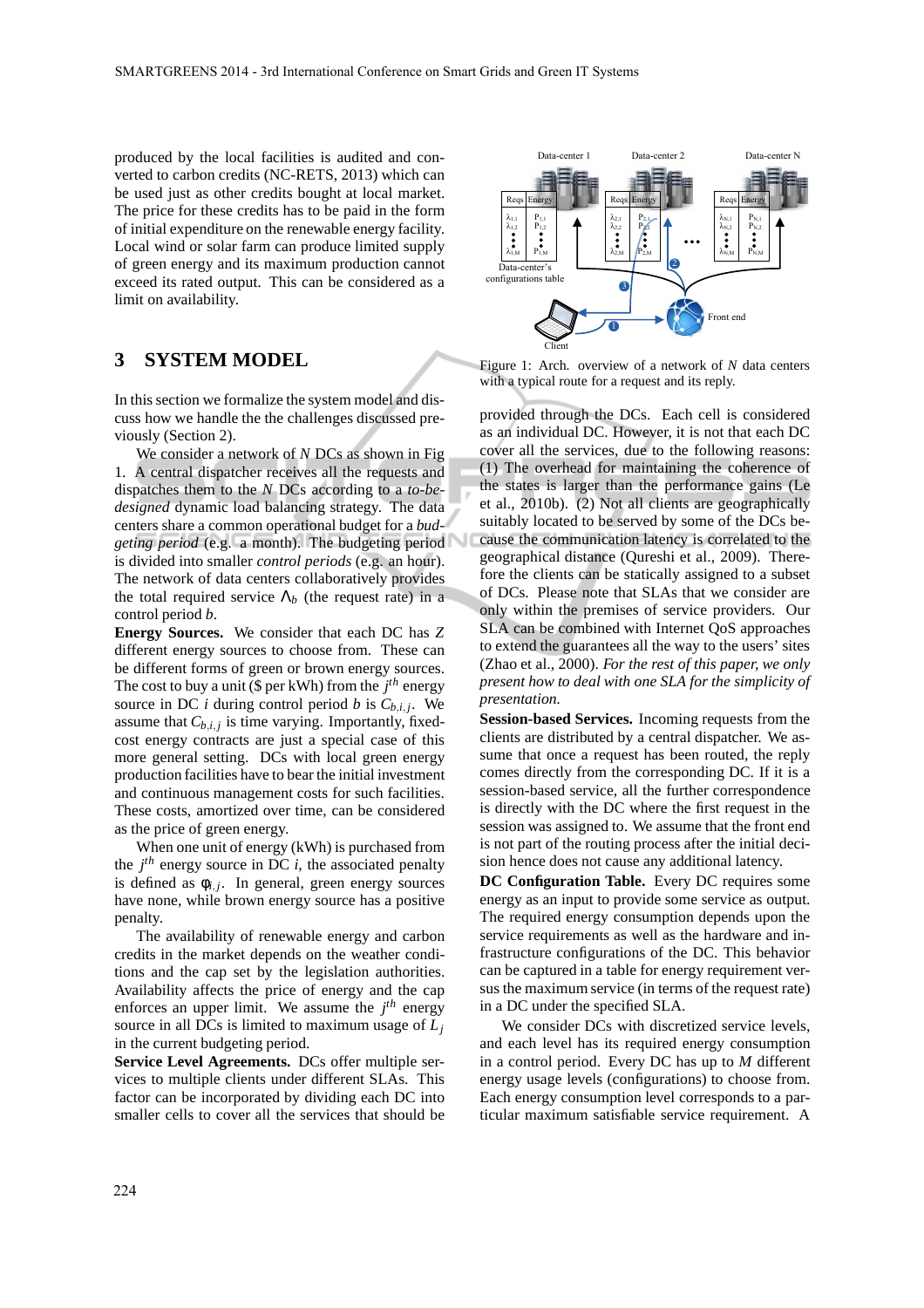DC *i*, in its  $k^{th}$  configuration uses  $E_{i,k}$  kWh of energy to satisfy  $\lambda_{i,k}$  service requirement, under the given SLA. Once these tables have been generated for all participating data centers, the energy requirement to satisfy the contracted SLA for a given workload can be simply looked up in this table.

Possible approaches for considering the energy consumption of the servers under an SLA for a DC can be found in the literature, e.g. the methodologies in (Guerra et al., 2008) or (Chen et al., 2011). The energy consumed by infrastructure is also part of the total energy consumption *Ei*,*k*. *The DC configuration table forms the basis of a very general solution*. It can include the energy spent on cooling, the energy consumption of network equipment, the hardware heterogeneity and various settings of SLAs. It can potentially capture most of the relevant aspects of a DC with selectable granularity.

Another important aspect is the energy cost for the off→on transitions of the servers in the DCs. We assume that the entries in a DC configuration table already include the worst-case energy requirement for such transitions. Hence, we do not explicitly include them in the model. Since the transition only occurs once (∼1 min (Le et al., 2010b)) per control period (1 hour in our model), i.e. turning the required servers on at the beginning of every control period, adding such worst-case energy requirements does not increase the actual energy consumption significantly.

For notational brevity, if the available energy configurations of data center *i* is *m* and  $m < M$ , we define  $\lambda_{i,j} = \lambda_{i,m}$  and  $E_{i,j} = E_{i,m}$  for  $m < j \leq M$ . Without loss of generality, with respect to *k*, we also assume that  $\lambda_{i,k}$  is non-decreasing and  $E_{i,k}$  is non-decreasing as well. We assume that the first entry  $\lambda_{i,1}$  in the data center configuration table for DC *i* is 0. The corresponding energy consumption  $E_{i,1}$  may be 0 when the infrastructure and the hardware does not consume any energy when the DC is not used in the control period. However, practically,  $E_{i,1} > 0$  and represents the energy cost of network infrastructure and other equipment, e.g. lighting, etc. In essence, it is an offset that can be added to all the entries of the configuration table.

# **4 PROBLEM DEFINITION AND FUTURE PREDICTION**

### **4.1 Problem Statement**

The objective is to *minimize the total environmental penalty* in the current budgeting period while satisfying the *service requirement* with the quality of service (QoS) as contracted in the SLA, without exceeding the *total budget S* with the time varying energy prices. Each DC can choose a fraction of the total required energy in the period from any of the available sources. The optimization goal is to select an index  $k_i$  with  $1 \leq k_i \leq M$  for DC *i* such that the total environmental penalty is minimized under the service requirement constraint  $\sum_{i=1}^{N} \lambda_{i,k_i} \geq \Lambda_b \,\forall b$  and the budget constraint.

Summarizing this,

| i, j,                          |     | Indices for DCs, energy sources,                                                  |
|--------------------------------|-----|-----------------------------------------------------------------------------------|
| k, b                           |     | configurations and control periods                                                |
| N                              |     | Total number of DCs                                                               |
| $\overline{M}$                 | $=$ | Max number of configurations per DC                                               |
| Ζ                              | $=$ | Maximum type of energy sources                                                    |
| B                              | $=$ | Max control periods in budgeting period                                           |
| $L_j$                          |     | $j^{th}$<br>Maximum energy availability from<br>source for all DCs combined (kWh) |
| $\overline{S}$                 |     | total allowed cost budget for all DCs (\$)                                        |
| $E_{b,i,k}$                    |     | Energy required at DC $i$ for $k^{th}$ confguration                               |
|                                |     | during $b^{th}$ control period (kWh)                                              |
| $\phi_{i,j}$                   |     | penalty associated with $jth$ energy source in                                    |
|                                |     | $i^{th}$ DC (kg of $CO2$ )                                                        |
| $C_{b,i,j}$                    |     | cost of $j^{th}$ energy source in $i^{th}$ DC during the                          |
|                                |     | $bth$ control period (\$ per kWh)                                                 |
| $\Lambda_b$                    |     | total service required during the $bth$ control                                   |
|                                |     | period                                                                            |
|                                |     | service provided at DC i's kth configuration                                      |
| $\lambda_{i,k}$<br>$x_{b,i,j}$ |     | In $i^{th}$ DC, portion of $j^{th}$ energy source to                              |
|                                |     | fulfill the energy requirement during the $b^{th}$                                |
|                                |     | control period                                                                    |
|                                |     |                                                                                   |

 $y_{h,i,k}$  ∈ {0,1} for all *b*,*i*,*k*. binary decision variables

With these symbols, the optimization problem can be formulated as follows:

Minimize: 
$$
\sum_{b=1}^{B} \sum_{i=1}^{N} \sum_{j=1}^{Z} \sum_{k=1}^{M} y_{b,i,k} \cdot E_{b,i,k} \cdot x_{b,i,j} \cdot \phi_{i,j}
$$
 (1a)

such that: 
$$
0 \le x_{b,i,j} \le 1
$$
, for all  $b, i, j$  (1b)

$$
\sum_{j=1}^{Z} x_{b,i,j} = 1, \text{ for all } b,i \qquad (1c)
$$

$$
\sum_{i=1}^{N} \sum_{k=1}^{M} y_{b,i,k} \cdot \lambda_{i,k} \geq \Lambda_b, \text{ for all } b \qquad (1d)
$$

$$
\sum_{b=1}^{B} \sum_{i=1}^{N} \sum_{k=1}^{M} y_{b,i,k} \cdot x_{b,i,j} \cdot E_{b,i,k} \le L_j, \text{ for all } j \tag{1e}
$$

$$
\sum_{b=1}^{B} \sum_{i=1}^{N} \sum_{j=1}^{Z} \sum_{k=1}^{M} y_{b,i,k} \cdot E_{b,i,k} \cdot x_{b,i,j} \cdot C_{b,i,j} \le S.
$$
 (1f)

These can be restated as:

*b*=1

- 1b: Usage of any energy source in a DC in any control period can not be more than total energy requirement for that data center in that control period.
- 1c: Sum of all the portions from all the energy sources should satisfy the energy requirements of the DC.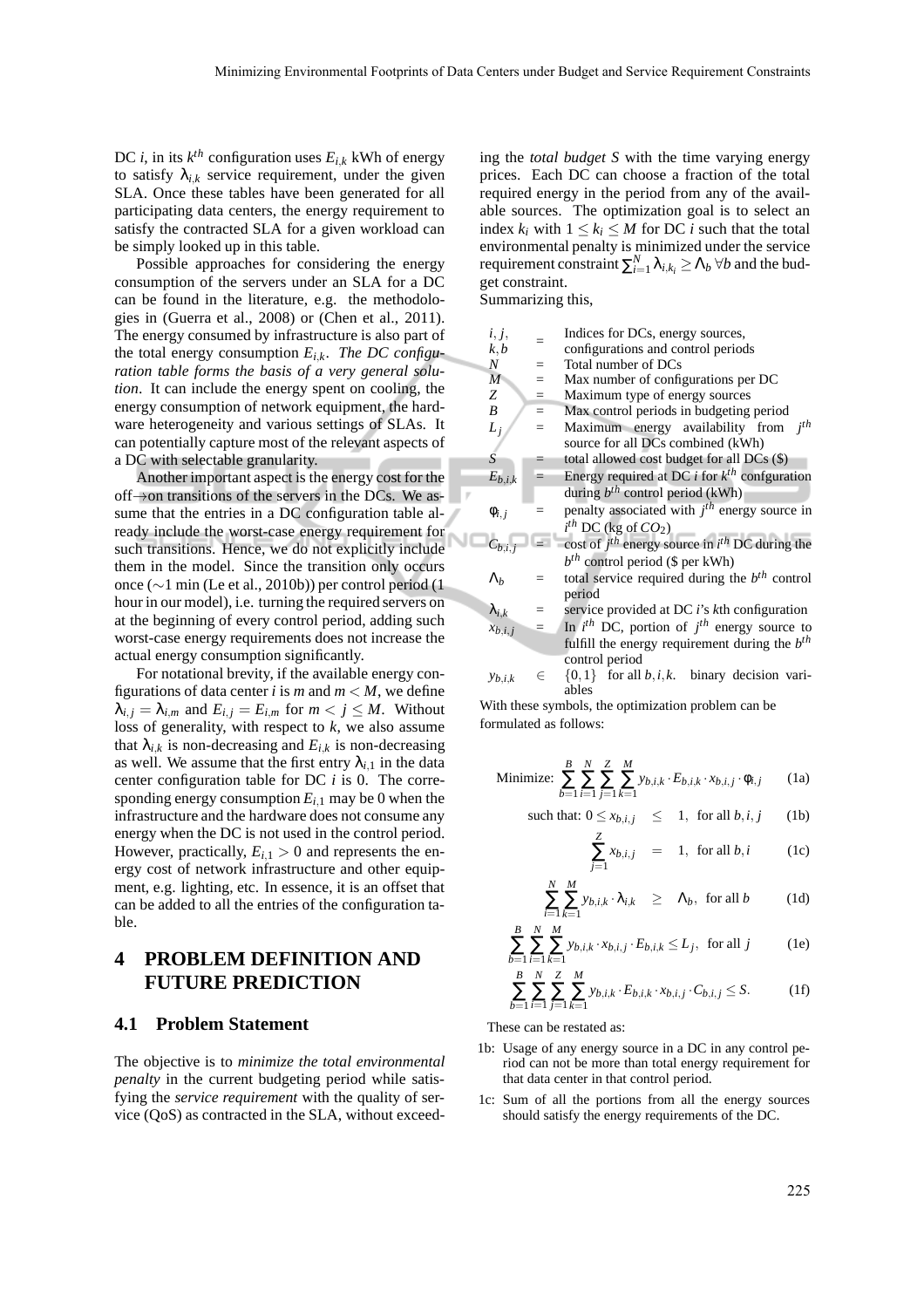- 1d: Provided service should satisfy the required service for all control periods.
- 1e: Usage of any energy source cannot exceed its availability in the market.
- 1f: The sum of the costs occurring at the DCs should remain within the overall budget.

## **4.2 Infeasibility due to Unknown Future**

A solution to the problem detailed in Equations (1a)- (1f) will result in the optimal reduction in environmental penalty. However, to solve this, we need  $\Lambda_b$ and  $C_{b,i,j}$  for all future control periods. This is, however, not possible. Electricity prices change on hourly basis and the horizon for "certain" knowledge spans only an hour in future. Similarly, as service requests follow long term (monthly) and short term (hourly) trends (see Figure 3), good enough predictions are possible only for an hour in advance. Due to these factors we transform the problem to maximize the use green energy within a *single control period*. The problem can be modified as follows for a control period *b*, where  $1 \leq b \leq B$ : (with modified set of old symbols which belong only to a single control period)

Minimize: 
$$
\sum_{i=1}^{N} \sum_{j=1}^{Z} \sum_{k=1}^{M} y_{i,k} \cdot E_{i,k} \cdot x_{i,j} \cdot \phi_{i,j},
$$
 (2a)

such that: 
$$
0 \le x_{i,j} \le 1
$$
, for all  $i, j$  (2b)

$$
\sum_{j=1}^{Z} x_{i,j} = 1, \text{ for all } i \qquad (2c)
$$

$$
\sum_{i=1}^{N} \sum_{k=1}^{M} y_{i,k} \cdot \lambda_{i,k} \geq \Lambda, \qquad (2d)
$$

$$
\sum_{i=1}^{N} \sum_{k=1}^{M} y_{i,k} \cdot x_{i,j} \cdot E_{i,k} \le L_j - L_j^{b-1}, \text{ for all } j \tag{2e}
$$

$$
\sum_{i=1}^{N} \sum_{j=1}^{Z} \sum_{k=1}^{M} y_{i,k} \cdot E_{i,k} \cdot x_{i,j} C_{i,j} \le \psi(S - S^{b-1}).
$$
 (2f)

here,

- $\psi$  = function for budget distribution. It must satisfy:  $\psi(\Delta) \leq \Delta$ .  $\psi(\Delta)$  can be as simple as  $\frac{\Delta}{B-b+1}$  or can be complex to include the predictions of traffic and pricing.
- $L_j^{\delta}$  = Used-up quota of energy availablilty for  $j^{th}$  type of energy upto  $\delta$  control period, where  $L_j^0 = 0$ .
- $S^{\delta}$  = Budget consumed in the past for control periods upto δ with  $S^0 = 0$ .

Henceforth, we tackle the problem of greening the DCs as per Equations (2a)-(2f) i.e., according to the methodology shown in Figure 2. For every control



Figure 2: Outline for modified methodology.

period, we first calculate the budget on basis of traffic forecast. Predictions based on historical information or other prediction models, e.g., (Verma et al., 2010), (Box and Jenkins, 1994), can be adopted. In the second step a load balancing strategy has to be designed for the data centers under the calculated budget constraint and the  $\Lambda$  constraint with the specified SLA. The requests are dispatched to different DCs as a result of the second step. *The main focus of our methodology in this paper is the second step, i.e. load balancing.* We assume that dispatching overhead is negligible.

**Hardness.** The problem formulated in Equations (2a)-(2f) is  $\mathcal{N}$ *P*-hard even for deriving a feasible solution. This can be proved by reducing from the decision version of the knapsack problem.

*Proof.* We reduce from the decision version of the knapsack problem. For an input instance of the knapsack problem, we are given *N* items and two constants *W* and *V*, in which each item *i* has a weight *w<sup>i</sup>* and a value  $v_i$ . The objective of the knapsack problem is to select a subset of the *N* items such that the total weight of the selected items is less than or equal to *W* and their value is larger than or equal to *V*. The knapsack problem is  $\mathcal{N}$ *P*-complete (Johnson and Garey, 1979).

The reduction works as follows: We construct *N* DCs such that each DC has only two configurations for the performance and energy consumption. That is, for DC *i*,  $\lambda_{i,1} = 0, E_{i,1} = 0, \lambda_{i,2} = v_i, E_{i,2} = w_i$ . The performance requirement in current budgeting period  $b, \lambda_{F,b}$  is set to *V*, while the budget is set to *W*. The cost to buy one unit from the brown energy source is set to 1 as well.

Therefore, there exists a feasible solution for the knapsack problem if and only if the reduced instance for the studied problem has a feasible solution. Hence, we conclude that deriving a feasible solution under budget and performance constraints for the studied problem is  $\mathcal{N}$ *P*-hard.  $\Box$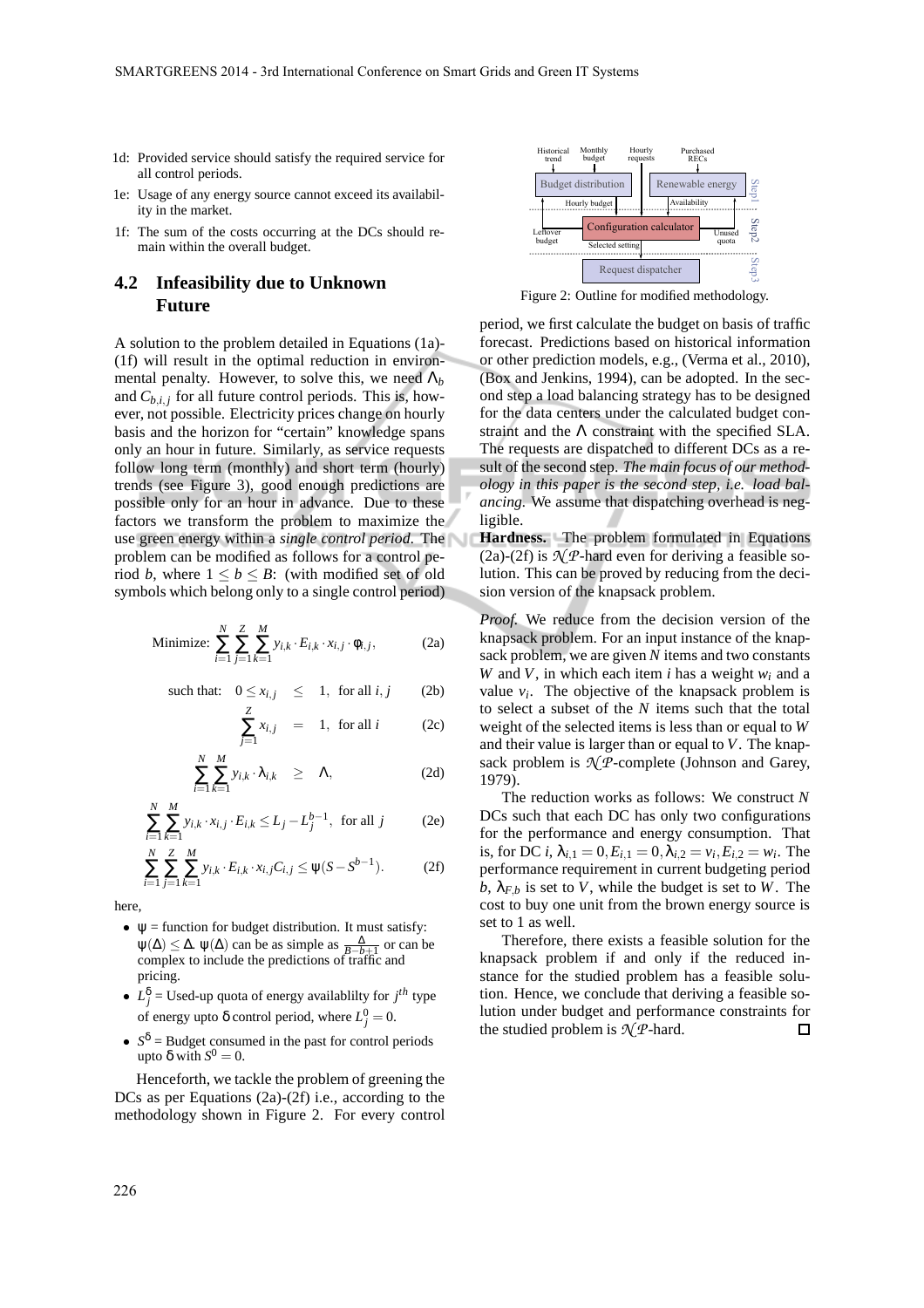## **5 OUR SOLUTION**

The drawback of solving the optimization problem separately for each control period (Equations (2a)- (2f)), is that the global optimization is not guaranteed. I.e., the possibility to trade off expensive green energy in one control period against cheaper green energy in another control period might remain unutilized. We show this by solving this problem optimally within a control period through dynamic programming. After that we present a simple greedy algorithm that, by optimizing the budget distribution, produces better results in our simulations. Finally, we combine the positives of both approaches to form our final solution.

### **5.1 Dynamic Programming (DP)**

#### **5.1.1 Penalty Table for a DC**

We first consider how to optimize for any DC *i* in a control period when the local budget *S<sup>i</sup>* and the local service requirement  $\Gamma_i$  are given. According to the definition, we know that we should choose the least power-intensive configuration of the data center that fulfills the service requirement, i.e.,  $k^*$  with  $\lambda_{i,k^*} \geq \Gamma_i$ .

Suppose that  $x_{i,j}$  with  $0 \le x_{i,j} \le \min\{1, \frac{L_j}{E_{i,j}}\}$  $\frac{E_j}{E_{i,k^*}}$ } is the fraction of the total energy purchased from the *j th* energy source in DC *i*. It is now clear that the objective for this case is to minimize  $E_{i,k^*}$  $\sum_{j=1}^{Z} x_{i,j} \cdot \phi_{i,j}$  such that  $\sum_{j=1}^{Z} x_{i,j} \cdot C_{i,j} \cdot E_{i,k^*} \leq S_i$  and  $\sum_{j=1}^{Z} x_{i,j} = 1$ . This can be solved by using the linear programming solver in general. Since, the green energy sources have zero environmental penalty, the above linear programming can be solved by a simple algebra calculation in  $O(Z)$ time complexity given that energy sources are presorted for preference. We omit the details of algebra here.

By iterating all possible values of  $S_i$  and  $\Gamma_i$ , we can build the corresponding penalty table  $p(i, \Gamma_i, S_i)$ to show the minimum penalty for DC *i* under the above configurations. If it is not feasible to support  $\Gamma_i$  under budget  $S_i$ , then,  $p(i, \Gamma_i, S_i)$  will be set to  $\infty$ .

We remove the infeasible and dominated entries in the penalty *p*-table for DC *i* created above. An entry  $p(i, \lambda, s)$  is dominated by another entry  $p(i, \lambda', s')$  if  $s \geq s'$ ,  $\lambda \leq \lambda'$ , and  $p(i, \lambda, s) > p(i, \lambda', s')$ .

Suppose that the *p*-table has  $Q_i$  entries for DC *i* after the above procedure. The *p*-table has to be generated in each control period because the penalty incurred depends on the time-varying energy prices which are not know a priori. For the *k th* entry in the *p*-table for DC *i* with  $k \leq Q_i$ , we denote

- $\ell_{ik}$  as the service provided (request rates),
- $s_{i,k}$  as the allocated budget, and
- $\pi_{i,k}$  as the penalty stored in  $p(i, \ell_{i,k}, s_{i,k})$ .

#### **5.1.2 Building the Dynamic Programming Table**

On the basis of the penalty tables (*p*-table) obtained for each data center in previous step we can now build a dynamic programming table to select the appropriate configuration of every DC to provide the total required service.

Suppose that  $P(i, \lambda, s)$  is the minimum penalty for the *first i* DCs under the budget *s* to provide the service requirement (total request rate)  $λ$ . For brevity, when  $\lambda < 0$  or  $s < 0$ , we define  $P(i, \lambda, s)$  as  $\infty$ . Clearly, for  $\lambda \geq 0$  and  $s \geq 0$ , we know that

$$
P(1,\lambda,s) = p(1,\lambda,s). \tag{3}
$$

Where *p*-table is from previous section.

For  $i = 2, 3, \ldots, N$ , the following recursive formula can be adopted to minimize the total penalty *P* under budget  $s \ge 0$  and service requirement  $\lambda \ge 0$ :

$$
P(i, \lambda, s) = \min_{k=1,2,...,Q_i} \{ P(i-1, \lambda - \ell_{i,k}, s - s_{i,k}) + \pi_{i,k} \}.
$$
 (4)

Clearly,  $P(N, \Lambda, S)$  is the minimum penalty for distributing the requests and the budgets. The standard dynamic programming technique can be adopted and the solution can be obtained via backtracking from  $P(N, \Lambda, S)$ . The time complexity for calculating a single entry  $P(i, \lambda, s)$  based on Equation (4) is  $O(Q_i)$ . To build the table correctly, we have to calculate  $P(i, \lambda, s)$  from  $i = 1, 2, ..., N$  and from  $\lambda = 0$  to  $\Lambda$ and from  $s = 0$  to  $s = S$  sequentially. This gives the overall time complexity *O*(*NS*Λ*Q*max), where *Q*max is  $max_i Q_i$ .

**Optimality and Complexity.** The above presented DP approach derives the optimal solution to minimize the environmental penalty for a control period. However, in the problem scale, some level of discretization in both budget and service is mandatory. Appropriate discretization results in a smaller global penalty table (*P*) and this reduces the computation complexity. The construction of the table *P* depends on how we discretize the values of λ from 0 to Λ and the values of *s* from 0 to *S*. The complexity can be reduced by rounding down  $s_{i,k}$  and  $s$  to the nearest integer multiple of a given number, let's say,  $I_s$ . That is,  $s'_{i,k}$  is  $\left| \frac{s_{i,k}}{I_s} \right| I_s$ . Similarly, we can also round down  $\ell_{i,k}$  and  $\bar{\lambda}$  to the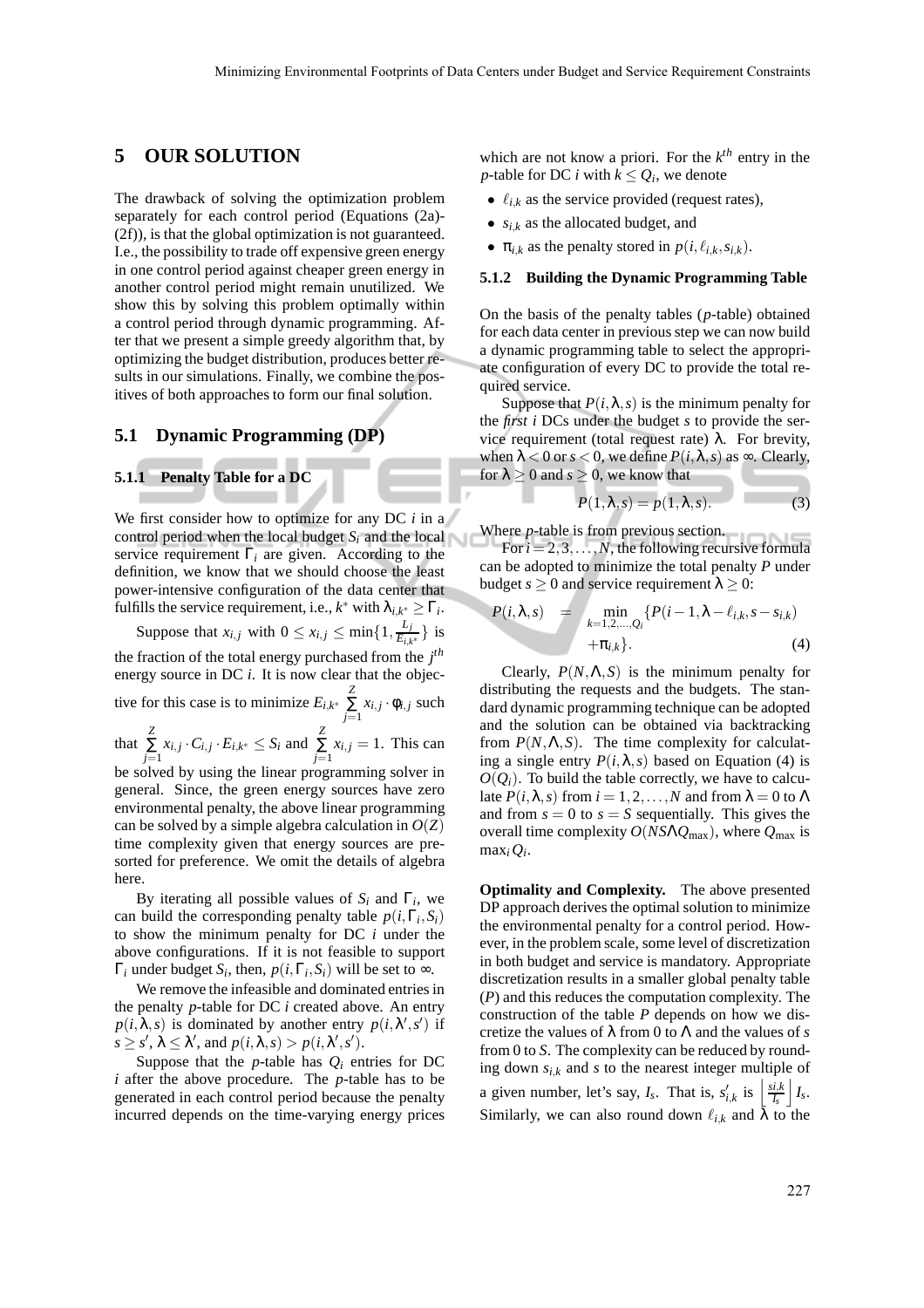nearest integer multiple of a given number, let's say, *I*<sub>λ</sub>. That is,  $\ell'_{i,k}$  is  $\left\lfloor \frac{\ell i,k}{I_{\lambda}} \right\rfloor$ *I*<sub>λ</sub>. Then *I<sub>s</sub>* and *I*<sub>λ</sub> can serve as the discretization factors of budget *S* and Λ. This makes the time complexity to  $O(N\frac{S}{I_s}\frac{\Lambda}{I_\lambda}Q_{\text{max}})$ .

### **5.2 Greedy Algorithm**

We now present a heuristic algorithm based on a greedy strategy without building the penalty *p*-table constructed in Section 5.1.1. The two important factors to be considered are the penalty and the budget. These two factors are inversely related, i.e. to reduce penalty more budget has to be paid and vice versa. We devise a heuristic strategy which strives to minimize the weighted sum of both.

Suppose that the DC *i* has been decided to use the  $k_i^{th}$  configuration. That is, it will provide  $\lambda_{i,k_i}$  service with  $E_{i,k_i}$  energy consumption. Suppose that  $x_{i,j}$  with  $0 \leq x_{i,j} \leq \min\{1,\frac{L_j}{E_{i,j}}\}$  $\left\{\frac{L_j}{E_{i,k_i}}\right\}$  is the fraction of the total energy purchased from the *j th* energy source in DC *i*. If  $k_i$  is given for every DC  $i$ , the objective for this case is to

minimize 
$$
\sum_{i=1}^{N} E_{i,k_i} \sum_{j=1}^{Z} x_{i,j} \cdot \phi_{i,j}
$$
 (5a)

such that 
$$
\sum_{i=1}^{N} \sum_{j=1}^{Z} x_{i,j} \cdot E_{i,k_i} C_{i,j} \leq S,
$$
 (5b)

$$
\sum_{j=1}^{Z} x_{i,j} = 1, \text{ for all } i
$$
 (5c)

$$
\sum_{i=1}^{N} E_{i,k_i} \cdot x_{i,j} \le L_j. \text{ for all } j \tag{5d}
$$

The above linear programming can be solved optimally by using a linear programming solver or via linear algebraic calculation with less time complexity. We omit the details for the algebra due to the space limitation.

The algorithm works as follows: all the DCs are set to their lowest service setting, i.e.  $k_i = 1$  and we check for feasibility of this setting in terms of budget and service by verifying the feasibility and solving the optimal solution for Equation (5a). If  $\sum_{i=1}^{N} \lambda_{i,k_i}$  is no less than  $\Lambda$ , the algorithm terminates; otherwise it increases one DC  $i^*$  among the DCs to the next configuration  $k_{i^*} + 1$ . The selection of  $i^*$  is as follows:

Suppose that the current solution has set *k<sup>i</sup>* . By advancing only DC *i* to the configuration  $k_i + 1$ , we can find the optimal setting in Equation (5a) for minimizing the penalty under this setting. Please note that the penalty is set to  $\infty$  if there is no feasible solution for Equation (5a). By advancing the configuration of DC *i*, suppose that  $\Delta_i^{service}$  is additional service,  $\Delta_i^{penalty}$ is the additional penalty, and  $\Delta_i^{budget}$  is the additional



budget (this is none-zero when the budget has not yet been exhausted in the current solution).

For a DC *i*, we define two terms: *brownness*, i.e. penalty caused per unit of provided service ( $\frac{\Delta_i^{penalty}}{\Delta_i^{generic}}$ ) and *economy*, i.e. budget spent per unit of provided service  $(\frac{\Delta_i^{budget}}{\Delta_i^{service}})$ . The heuristic that we use is *brownness*  $\cdot w_b + e \cdot \text{conom} \vee v_e$ . Where  $w_b$  and  $w_e$  are the weights that can be assigned to prefer brownness over economy or vice versa.

Algorithm 1 presents the pseudo-code of the above greedy algorithm. The worst-case number of combinations that we have to check for different  $k_i$  in this algorithm is  $O(N^2M)$ , as in each while loop in Algorithm 1 we consider up to *N* DCs and the number of iterations in the while loop is at most *NM*. For each combination, we have to solve Equation (5a). This can be sped up by starting based on the current solution. However, solving Equation (5a) by using linear programming solvers is already quite efficient. As we are not able to guarantee the budget satisfaction, over budgeting may be needed by borrowing from future invocations, as presented in pseudo-code.

#### **5.3 Greedy + DP (G+D)**

The greedy algorithm, when allowed over-budgeting, guarantees to find a feasible solution, if there exists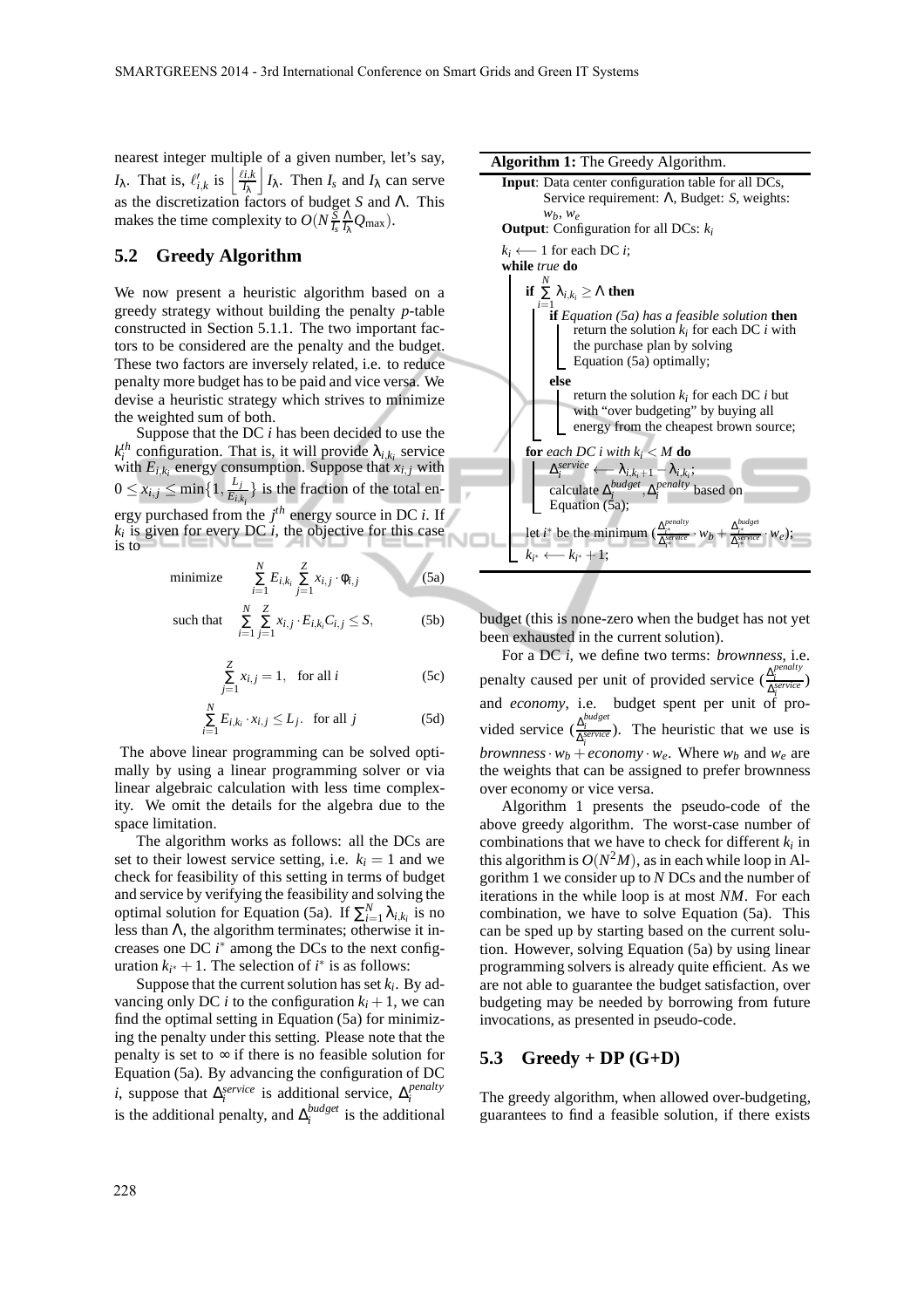one. It keeps increasing the offered service progressively in search of a feasible solution. In the worst case, it configures all the DCs to run at maximum service setting. However, in the average case, it finds a feasible setting much earlier. Moreover, the heuristic used for the greedy algorithm does not buy overly expensive green energy, resulting in a efficient budget usage. In comparison, the DP method finds the optimal solution in terms of environmental penalty, even if the cost to reduce the environmental penalty is overly prohibitive.

We devise a method to combine both approaches to accumulate the benefits of both: for a given control period we execute the greedy algorithm to find a feasible solution. We analyze the budget requirement of this solution and set this as the maximum budget constraint for the DP method. Since the greedy algorithm optimizes for the budget as well, its solutions are more miserly in terms of budget usage. Setting this budget as upper limit for DP results in a reduced search space for dynamic programming approach. In this way we achieve a solution which incorporates the budget optimization of the greedy algorithm with the optimal search for minimal environmental penalty from DP approach.

As G+D uses greedy and DP sequentially, its worst case time complexity is  $O(N^3M \frac{S}{I_s} \frac{\Lambda}{I_k} Q_{max})$ , using the previously introduced symbols.

In the following sections we present our simulation setup and evaluation results.

### **6 SIMULATION SETUP**

We adopt the settings from (Zhang et al., 2011) to evaluate the proposed solution by simulating the Google's setup for the location of DCs in the US. For these locations, we obtain the electricity pricing information from (NYISO, 2013). For our simulations, the following factors are important.

**Non-varying Factors** include the hardware capabilities of the DCs. These include server capabilities and cooling infrastructure. We consider four DCs, in which each data center is equipped with homogeneous servers, as detailed in Table 1. We use the method in (Wang et al., 2012) to build the DC configuration table, presented in Section 3, by considering 50 servers in each data center. The resulting table has at most 87 entries in each data center. Other methodologies like (Guerra et al., 2008) and (Chen et al., 2011) can also be adopted for calculating the DC configuration tables. Please note that the complexity of the presented solutions does not directly depend on the number of servers in DCs, but the number of en-



Figure 3: Wikipedia workload trace in Oct. and Nov. 2007.

tries in the DCs' configuration tables. Even when the servers in a DC increase, we can reduce the number of entries in the DC configuration tables by changing the management granularity.

The penalty for a green energy source is set to 0. The penalty for a brown energy source is set to 1. This multiplied by *CO*<sup>2</sup> kg generated per kWh gives actual environmental penalty.

**Time-varying Factors** include energy prices. The availability for both forms of energy does not vary. The fluctuation in the production of green energy due to environmental factors causes a shift in its price but the overall availability contracted by the suppliers in the form of RECs is fulfilled. Green energy has a higher price than brown energy as explained in the introduction (Section 1). In our simulation we assume a surcharge of 1.5 cents and 18.0 cents per kWh for wind and solar energy (SolarBuzz, 2013) respectively in addition to the brown energy price. For price trace of electricity, we use the data from NYISO(NYISO, 2013). Specifically, we use Day-Ahead price data for Nov'07 for four regions previously mentioned.

The other time varying factor is the total service requirement,  $\Lambda_b$ . It is a random variable but overall it follows a weekly recurring pattern (see Figure 3). We use the actual workload trace from Wikipedia (Urdaneta et al., 2009). We use Oct'07 for forecasting and the Nov'07 for the actual workload.

### **7 EVALUATION**

In this section we present the results of our evaluations. We take a month as a budgeting period and an hour as a control period. For the greedy algorithm proposed in Section 5.2, we configure the heuristic weights as  $w_b = 10$  and  $w_e = 1$  in Algorithm 1. The presented algorithm (G+D) is evaluated for three main criteria, i.e. budget allocation and usage, environmental penalty minimization and computation time. We compare it with base line schemes of "All Green" and "All Brown" as well as DP approach (Section 5.1) and simple greedy (Section 5.2).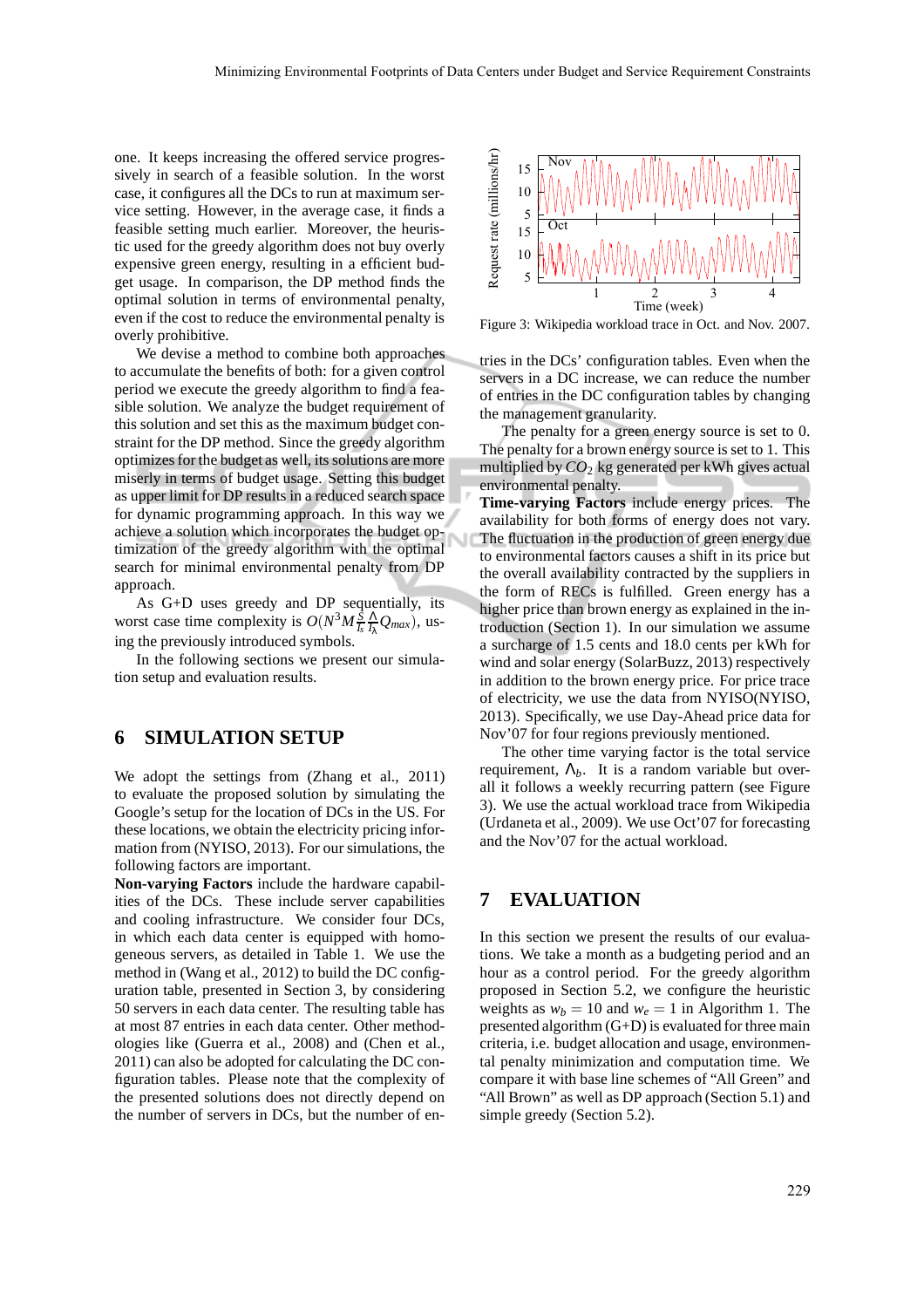|           | DC#1                      |                    |        | DC#2                    |                    |       | DC#3                |                    |        | DC#4          |                    |        |
|-----------|---------------------------|--------------------|--------|-------------------------|--------------------|-------|---------------------|--------------------|--------|---------------|--------------------|--------|
| Location  | San Luis Valley, Colorado |                    |        | Los Angeles, California |                    |       | Oak Ridge, Tennesse |                    |        | Lanai, Hawaii |                    |        |
| Processor | AMD Athlon                |                    |        | Pentium 4, 630          |                    |       | Pentium D950        |                    |        | AMD Athlon    |                    |        |
| Max freq. | $3.0$ GHz                 |                    |        | $3.0$ GHz               |                    |       | 3.4 GHz             |                    |        | $3.0$ GHz     |                    |        |
|           | Speed                     | Service            | Power  | Speed                   | Service            | Power | Speed               | Service            | Power  | Speed         | Service            | Power  |
|           | ratio                     | $(\text{req/sec})$ | (W)    | ratio                   | $(\text{req/sec})$ | (W)   | ratio               | $(\text{req/sec})$ | (W)    | ratio         | $(\text{req/sec})$ | (W)    |
| Power     | 1.00                      | 750                | 174.09 | 1.00                    | 750                | 93.99 | 1.0                 | 850                | 194.00 | 1.00          | 750                | 174.09 |
| settings  | 0.90                      | 675                | 141.28 | 0.80                    | 600                | 62.76 | 0.85                | 725                | 146.19 | 0.90          | 675                | 141.28 |
|           | 0.66                      | 500                | 88.88  | 0.50                    | 375                | 37.99 | 0.64                | 550                | 102.13 | 0.66          | 500                | 88.88  |
|           | 0.50                      | 375                | 68.13  | 0.40                    | 300                | 34.10 | 0.44                | 375                | 78.82  | 0.50          | 375                | 68.13  |
|           | 0.26                      | 200                | 55.29  | 0.30                    | 250                | 32.37 | 0.29                | 250                | 71.20  | 0.26          | 200                | 55.29  |
|           |                           |                    |        |                         |                    |       |                     |                    |        |               |                    |        |

Table 1: Data center settings used for simulation (adopted from (Li et al., 2012)): Speed ratio is the ratio of the frequency by adopting dynamic voltage frequency scaling (DVFS) to the maximum frequency in the system.



### **7.1 Budget Allocation**

The hourly budget is allocated as a weighted average of current monthly budget where the weights are calculated based on predictions. We adopt a simple prediction scheme that predicts the number of requests in the current control period based on the history. Any other prediction scheme, e.g., (You and Chandra, 1999; Cortez et al., 2006) can be used for better predictions.

The budget usage comparison is presented in Figure 4(a). The maximum allowed budget was set to USD 80k. As expected "All Brown" uses the minimum amount of budget at the cost of huge environmental penalty, whereas, "All Green" approach violates maximum budget constraint (see Figure 4(b)).

The proposed solution, G+D, follows the same budget allocation as the greedy algorithm. In comparison with the optimal budget allocating scheme, "All Brown", it uses only one eighth more budget but produces a 15 fold reduction in environmental penalty as shown in Figs. 4(a) and 4(b). In comparison with "All Green", G+D uses only half the budget.

Relaxing the budget constraint results in decreased environmental penalty for the presented solution. The result is shown in Figure 4(c). The effect is, however, non-linear. This is because increasing the monthly budget beyond a certain point makes the availability of green energy the limiting factor.

For minimizing the environmental penalty, among the presented schemes, G+D outperforms all others that follow the budgetry constraints as shown in Fig. 4(b).

The fundamental difference between G+D and the DP approach is the allocation of budget. Unlike DP, G+D tries to minimize the budget usage. This provides G+D a relaxed budget constraint progressively at subsequent control periods, as compared to the DP approach. DP produces the optimal results in terms of environmental penalty within a single control period. To this end, it sometime uses excessive budget for gaining a marginal reduction in penalty. This makes the budget constraint tighter in subsequent control periods, resulting in higher overall penalty for dynamic programming.

### **7.2 Computation Time**

For the results to be useful, the maximum computation time must remain a negligible fraction of the length of the control period. This condition can be fulfilled by lengthening the control period. But, this, in turn, makes the prediction horizon longer for  $\Lambda_b$ and  $C_{b,i,j}$ . Irrespective of the prediction scheme, this results in deteriorated prediction quality hence affecting the solution quality.

One way to decrease computation time can be to compute the necessary tables offline. But, due to the time-varying factors like price and availability of en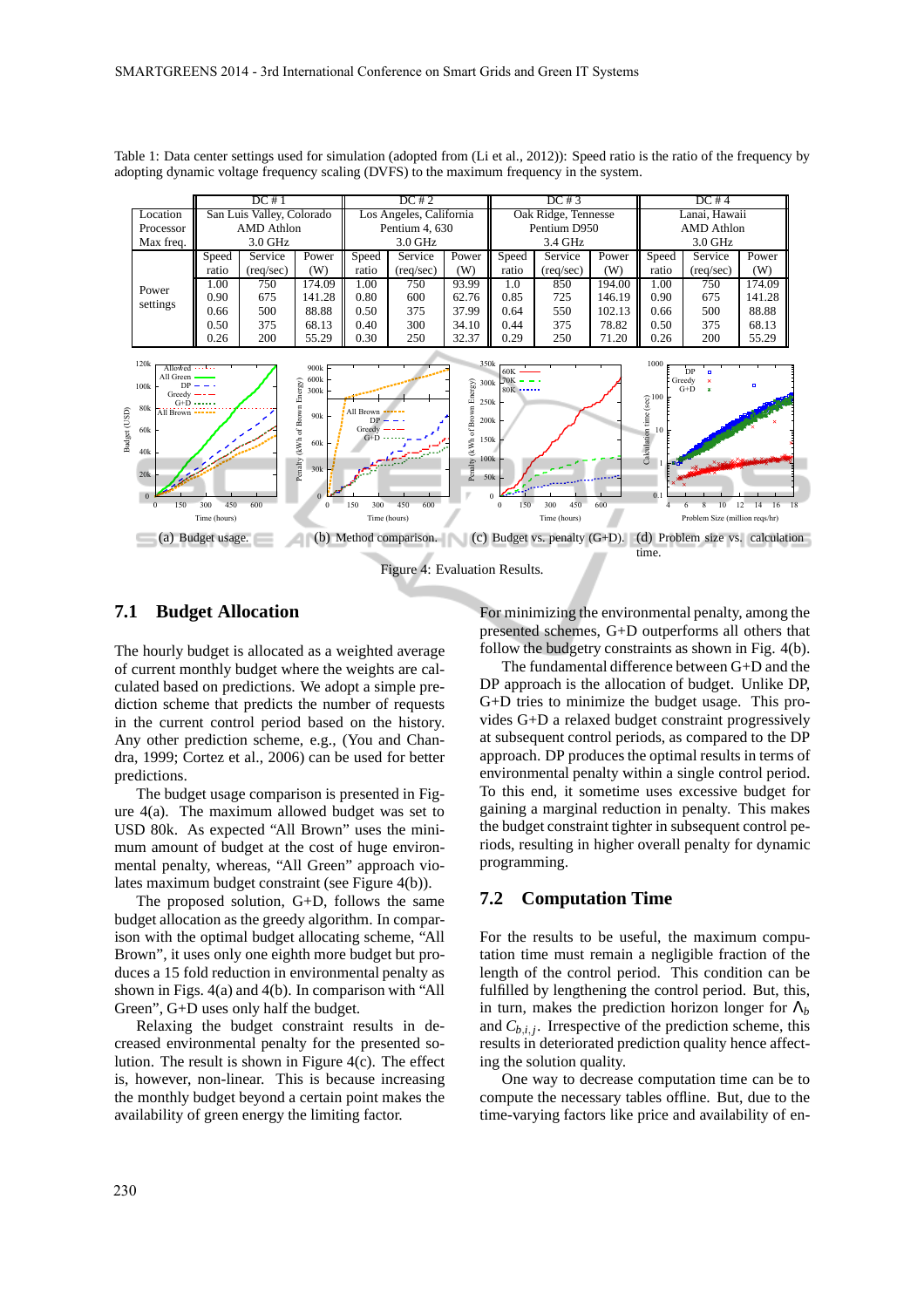-IN

ergies, the offline tables will be huge and unpractical.

Online computation of solution at the beginning of every control period is the only viable option. Figure 4(d) presents the calculation time as a function of problem size for a single control period on a normal desktop machine (Intel i3, 6GB RAM, Linux). It is clear that the greedy algorithm is the fastest with majority of the computation times remaining within a second. However, G+D may take up to a minute in a few cases. This remains suitable for a control period of around an hour as necessitated by the electricity price horizon. With growing problem size, the computation times increases linearly for the greedy algorithm and exponentially for dynamic programming based solutions. This was expected as DP is pseudopolynomial time algorithm. However, G+D, still fairs better than DP alone. The is because of the reduced search space due to the pruning by greedy algorithm.

## **8 RELATED WORK**

SCIENCE *A*ND

DCs being major electricity consumers in the IT sector, have been focus of lot of research to make them environmental friendly. This can be divided into three main categories:

**Energy Conservation:** These studies aim to decrease the energy consumption of a DC, whereas decreased environmental footprint is a side product. Examples include (Chase et al., 2001), (Heo et al., 2007), (Wang et al., 2012). Mostly these aim to optimize a a single DC. For example Wang et al. (Wang et al., 2012) present a scheme to reduce power consumption while fulfilling the generalized SLAs within a single DC. The solution we present builds on top of these schemes as we aim for multiple DC optimization and single DC optimization is part of that.

**Electricity Cost Management:** These studies are more nearer to our approach. The key difference between this category and the previous one is that, here, multiple and geographically distributed DCs are considered. Examples in this category include (Qureshi et al., 2009), (Li et al., 2012), (Mathew et al., 2012), (Luo et al., 2013). Qureshi et al. (Qureshi et al., 2009) were the first to tackle the problem of cost minimization by exploiting the geographic variance of energy prices but they do not consider the carbon market dynamics. These are also not considered in (Li et al., 2012) and (Luo et al., 2013).

**Utilizing the Green Energy:** This is a relatively new direction with only few initial studies e.g (Zhang et al., 2011), (Shah et al., 2008), (Rao et al., 2010). Our approach falls in this category. (Zhang et al., 2011) present how to maximize the use of environmental friendly green energy to power the servers in DCs, while maintaining the average response time for incoming requests. However, since they use the queuing theory to model the service provision, it can not handle generalized SLAs, for instance, in the form of percentile guarantees. The same argument also applies to the limitations of the researches in (Rao et al., 2010), (Le et al., 2009), (Shah et al., 2008). Moreover, (Rao et al., 2010) and (Shah et al., 2008) do not consider time-varying workloads, multiple services, or market interactions. Stewart and Shen (Stewart et al., 2009) also focus on minimizing the environmental penalty by reducing the use of brown energy. They use a model in which Internet service providers own the renewable energy farm. *In contrast, we consider the more general case where the renewable energy can be locally produced or bought in form of RECs by the commercial producers and contributed to the grid.* Le et al. (Le et al., 2010a) is more thorough in their approach toward the problem. They focus on cost reduction by exploiting the distributed nature of DCs for dynamic request dispatching while maintaining SLAs. They are the first ones to consider carbon interactions. Our approach has two main differences from (Le et al., 2010a): Firstly, we aim to maximize the green energy usage within budgetary constraints as opposed to maximizing profits within brown energy cap. Secondly, in our solution, we divide the optimization problem to smaller parts: one to be solved by each data center and the other for the front end. This helps two folds (i) we can include more factors to model energy consumption, including the infrastructure for networking, computation, cooling devices, etc., and (ii) the optimization problem can be solved more frequently because of the reduced complexity at the front end. The latter also results in a shorter horizon for energy price and traffic predictions.

# **9 CONCLUSION**

The environmental footprint of DCs is becoming significant. In this paper we formalized the problem of minimizing the environmental footprint of ISPs (or maximizing the green energy usage) while fulfilling the budgetary and service constraints. We showed that this problem is a  $\mathcal{N}P$ -hard problem and presented a viable greedy heuristic for optimization. The solution that we presented (1) is up to date, in that, it is based on current legislative and economic trends. (2) It is practical. By dividing the problem into two subproblems and solving them separately, it gives us the flexibility to add different kinds of SLAs and is also